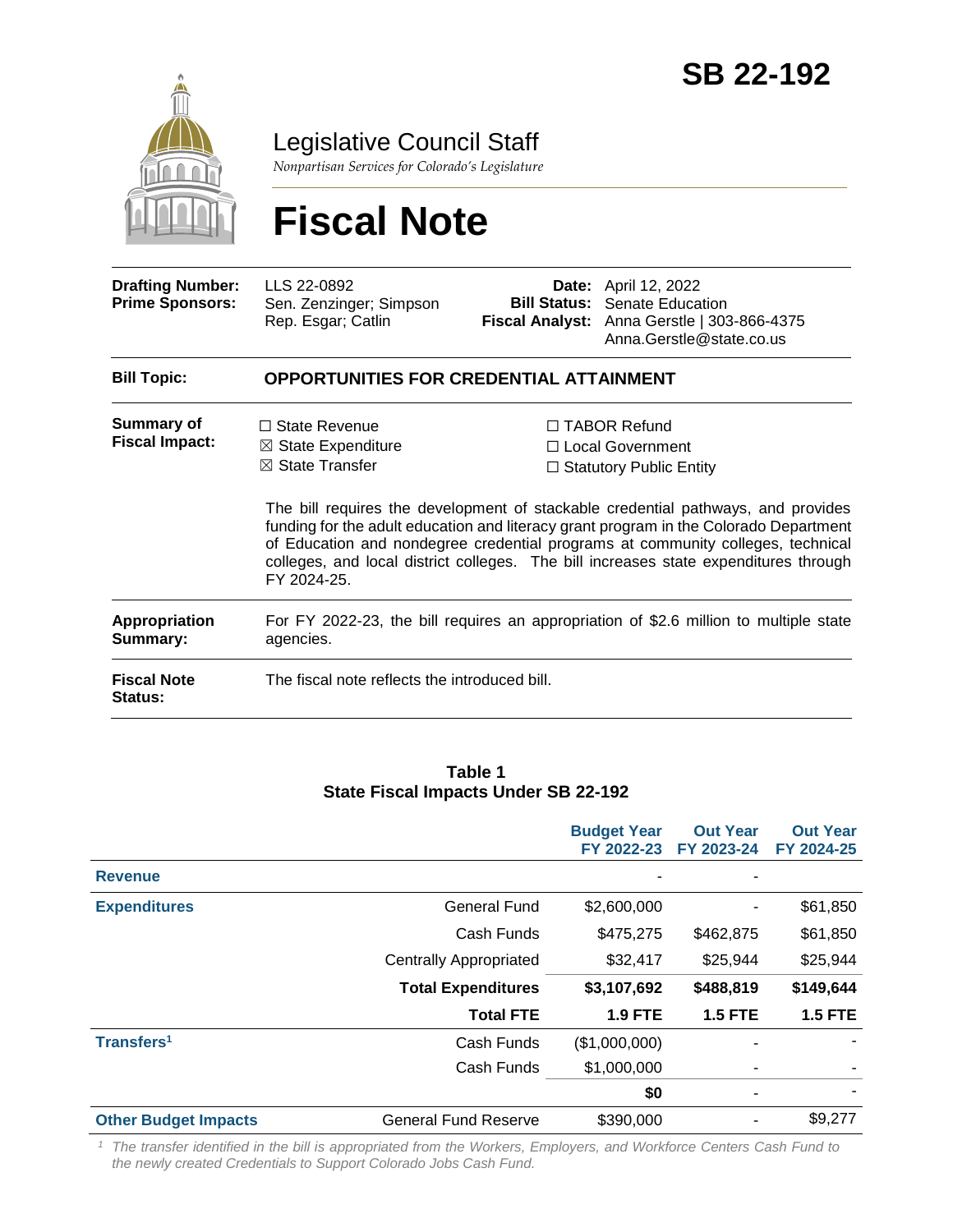# **Summary of Legislation**

**Stackable credential pathways.** By June 15, 2023, the Department of Higher Education (DHE), in consultation with the institutions of higher education, must evaluate access to credentials, identify alignment between credentials and work-based learning, and identify opportunities for additional alignment and the creation of stackable credential pathways.

*Creation of pathways.* The Colorado Commission on Higher Education (CCHE) must approve stackable credential pathways in consultation with the Colorado Workforce Development Council. The DHE must facilitate the creation of stackable credential pathways for at least three growing industries by January 1, 2024, at least two additional growing industries by January 1, 2025, and at least two stackable pathways for each industry. Stackable credential pathways must include the knowledge, skills, outcomes, professional development, and credentials associated with the pathway.

*Funding.* The bill creates the Credentials to Support Colorado Jobs Cash Fund, which is continuously appropriated to the DHE. In FY 2022-23, the General Assembly must appropriate \$1.0 million from the Workers, Employers, and Workforce Centers Cash Fund from to the newly created fund.

*Report.* The DHE must submit a report to the relevant legislative committees by December of 2023 and 2025 that include data on the number of credits, credentials, certificates, and licenses earned in each pathway at each institution.

**Funding distribution.** The CCHE must create a policy to allocate funds to community colleges, technical colleges, and local district colleges to fund access to nondegree credential programs. The policy must prioritize credential programs that are part of an industry-aligned pathway, associated with industries identified in the most recent Colorado Talent Report, are stackable, and address critical job shortages. The report can be accessed here: [https://cwdc.colorado.gov/resources/colorado-talent](https://cwdc.colorado.gov/resources/colorado-talent-pipeline-report)[pipeline-report](https://cwdc.colorado.gov/resources/colorado-talent-pipeline-report)

*Funding.* In FY 2022-23, the General Assembly must appropriate \$1.8 million to the DHE, of which no more than three percent may be used for administrative expense.

*Report.* By September 1, 2023, each college that receives funding must report to the DHE the number of credentials earned and subsequent job placements. The DHE must report to the relevant legislative committees by January 5, 2024.

**Adult education and literacy grant.** The bill appropriates \$800,000 from the General Fund to the Colorado Department of Education (CDE) for the adult education and literacy program.

## **Background**

The Adult Education and Literacy Grant Program in the CDE provides funding for adult education programs that lead to a high school equivalency credential, English as a second language instruction, or integrated basic education and skills training as part of a workforce development partnership or education attainment partnership. It is currently funded by \$1.6 million and 1.2 FTE.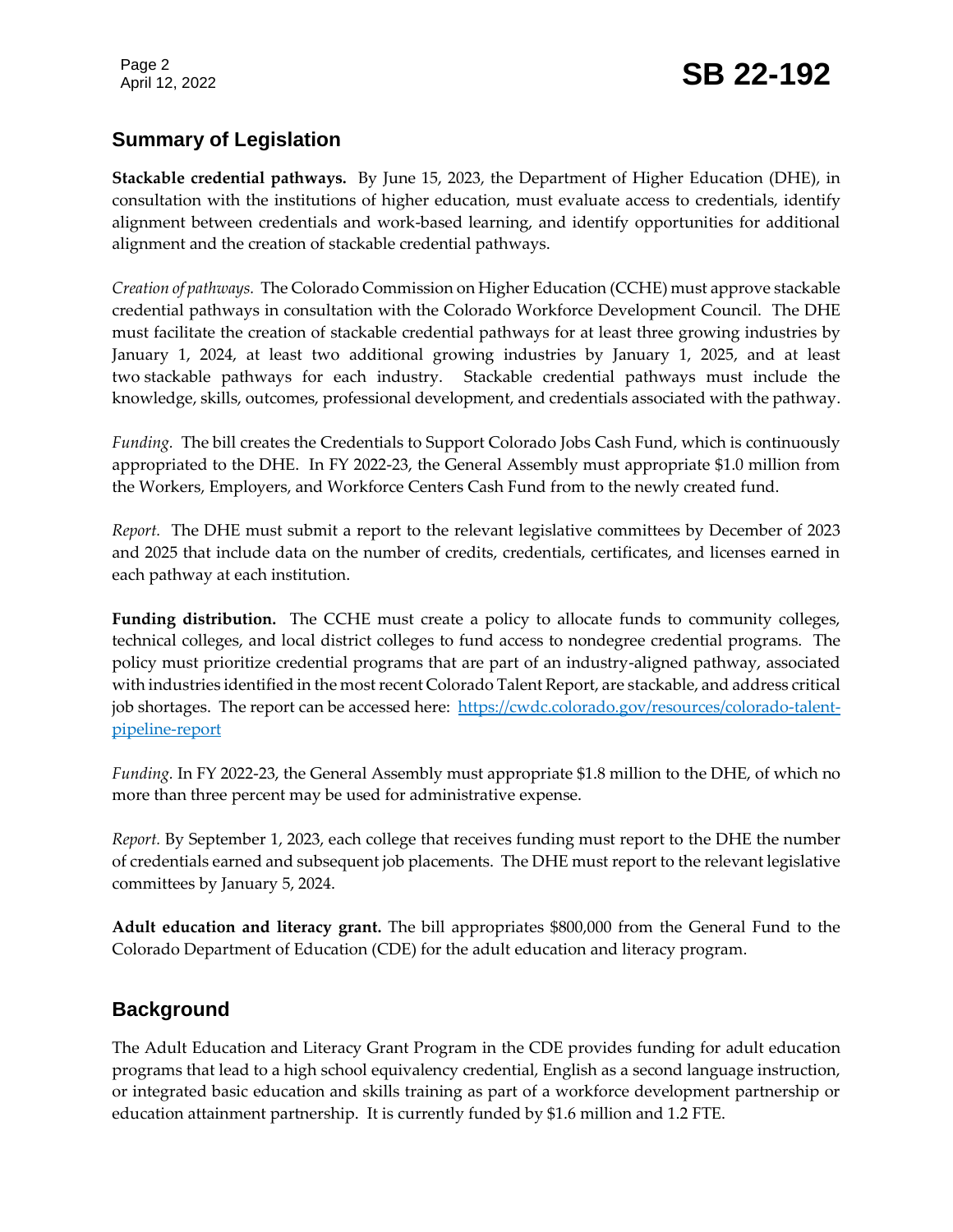Page 3

## **State Transfers**

The fiscal note assumes that the bill requires an appropriation of \$1.0 million from the Workers, Employers, and Workforce Centers Cash Fund to the newly created Credentials to Support Colorado Jobs Cash Fund in FY 2022-23. This appropriation is reflected as a transfer for informational purposes.

## **State Expenditures**

The bill increases state expenditures in the DHE and the CDE by \$3.1 million in FY 2022-23, \$488,819 in FY 2023-24, and \$149,643 in FY 2024-25, paid from the General Fund and cash funds as specified in the bill. Expenditures are shown in Table 2 and detailed below.

| <b>Cost Components</b>                    | FY 2022-23       |                | FY 2023-24     | FY 2024-25     |
|-------------------------------------------|------------------|----------------|----------------|----------------|
| <b>Department of Education</b>            |                  |                |                |                |
| <b>Personal Services</b>                  |                  | \$27,493       |                |                |
| <b>Grant Program</b>                      |                  | \$772,507      |                |                |
| Centrally Appropriated Costs <sup>1</sup> |                  | \$6,473        |                |                |
| FTE - Personal Services                   |                  | 0.4 FTE        |                |                |
| <b>CDE Subtotal</b>                       |                  | \$806,473      |                |                |
| <b>Department of Higher Education</b>     |                  |                |                |                |
| <b>Personal Services</b>                  |                  | \$121,674      | \$121,674      | \$121,674      |
| <b>Operating Costs</b>                    |                  | \$2,025        | \$2,025        | \$2,025        |
| <b>Capital Outlay</b>                     |                  | \$12,400       |                |                |
| Distributions to CCs, LDCs, ATCs          |                  | \$1,800,000    |                |                |
| Credential Pathway - Grants               |                  | \$225,000      | \$225,000      |                |
| Credential Pathway - CCCS                 |                  | \$114,176      | \$114,176      |                |
| Centrally Appropriated Costs <sup>1</sup> |                  | \$25,944       | \$25,944       | \$25,944       |
| FTE - Personal Services                   |                  | 1.5 FTE        | <b>1.5 FTE</b> | <b>1.5 FTE</b> |
| <b>DHE Subtotal</b>                       |                  | \$2,301,219    | \$488,819      | \$149,643      |
|                                           | <b>Total</b>     | \$3,107,692    | \$488,819      | \$149,643      |
|                                           | <b>Total FTE</b> | <b>1.9 FTE</b> | <b>1.5 FTE</b> | <b>1.5 FTE</b> |

#### **Table 2 Expenditures Under SB22-192**

1*Centrally appropriated costs are not included in the bill's appropriation.*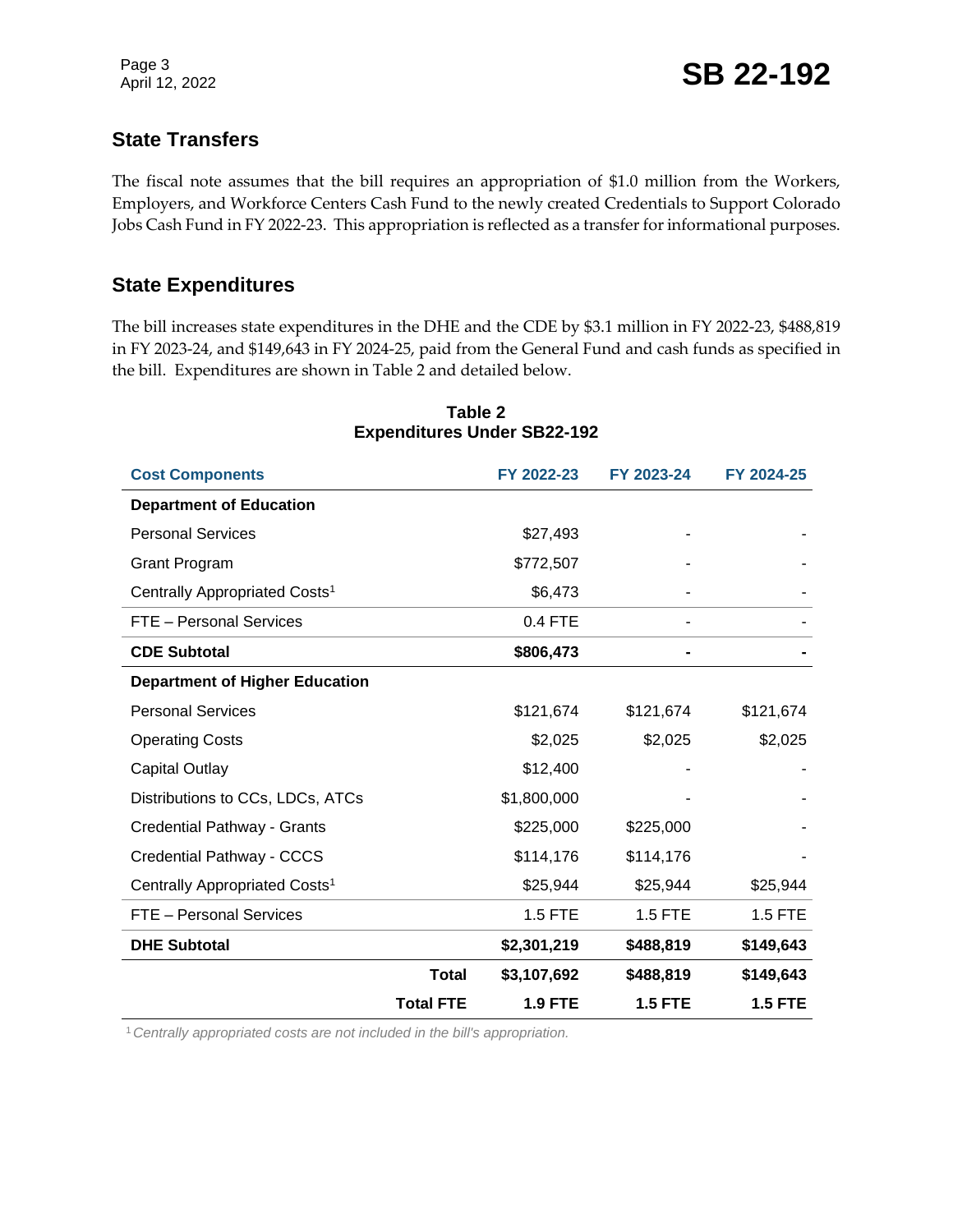Page 4

**Department of Higher Education.** The bill increases costs for the DHE to implement the bill over three years, as discussed below.

- *Credential pathways.* The bill provides \$1.0 million for the DHE to develop and approve stackable credential pathways. The DHE requires 1.5 FTE through FY 2024-25 to evaluate current credentials, identify potential pathways, and coordinate with institutions to develop the required pathways. These costs will be paid from the new cash fund in FY 2022-23 and FY 2023-24, and split evenly between the cash fund and General Fund in FY 2024-25. The remaining funds will be distributed to institutions as technical assistance grants for faculty stipends, data infrastructure, cost of prior learning assessments, and contract support, and to the community college system for staff support, training, and development of pathways between credential and academic programs.
- *Distributions to colleges.* In FY 2023-24 only, the bill provides \$1.8 million to be distributed to community, local district, and technical colleges to fund access to non-degree credential programs. The distribution policy will be determined by the CCHE and must align with prioritization criteria specified in the bill. The DHE may use up to \$54,000 of this amount for administrative expense associated with the distributions. Funding distributions are from the General Fund.

**Department of Education.** The CDE requires 0.4 FTE in FY 2022-23 only to implement an additional round of grant applications, including reviewing applications, providing technical assistance to grantees, distributing the funding, and collecting required data. Personal services costs are prorated for the General Fund paydate shift, and standard operating and capital outlay costs are included. After administrative costs, \$772,507 is expected to be distributed as grants.

**Department of Labor.** The bill increases workload for the Department of Labor and Employment to collaborate with DHE on the creation of stackable credentials.

**Centrally appropriated costs.** Pursuant to a Joint Budget Committee policy, certain costs associated with this bill are addressed through the annual budget process and centrally appropriated in the Long Bill or supplemental appropriations bills, rather than in this bill. These costs, which include employee insurance and supplemental employee retirement payments, are shown in Table 2.

# **Other Budget Impacts**

**General Fund reserve.** Under current law, an amount equal to 15 percent of General Fund appropriations must be set aside in the General Fund statutory reserve beginning in FY 2022-23. Based on this fiscal note, the bill is expected to increase the amount of General Fund held in reserve by the amounts specified in Table 1, which will decrease the amount of General Fund available for other purposes.

# **Effective Date**

The bill takes effect upon signature of the Governor, or upon becoming law without his signature.